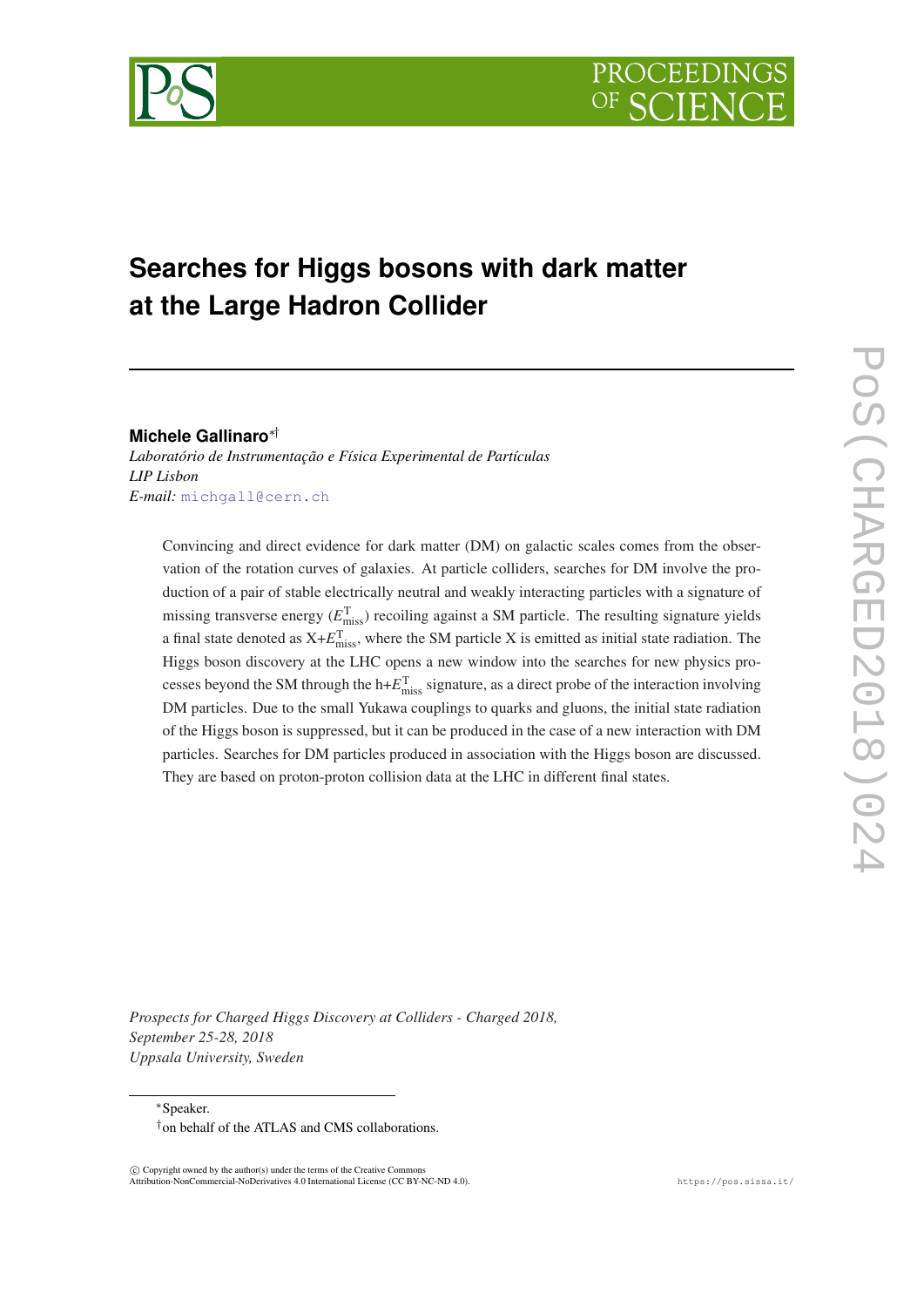# 1. Introduction

The Higgs boson discovered in 2012 by the ATLAS [[1\]](#page-6-0) and CMS [[2](#page-6-0)] collaborations has properties consistent with those expected in the standard model (SM). Its discovery marks the triumph of the SM and completes its self-consistency. However, despite the beautiful design and many experimental confirmations, the SM remains an incomplete description of Nature. The SM answers many of the questions about the structure of matter, but there are still several unanswered questions. Why do we observe matter and almost no anti-matter if we believe there is a symmetry between the two in the Universe? Are quarks and leptons actually fundamental, or made up of even more fundamental particles? Why are there three generations of quarks and leptons? What is the explanation for the observed pattern for particle masses? How does gravity fit into all of this? Although most of the matter in the Universe is dark matter (DM), its underlying particle nature remains unknown and cannot be explained within the SM. What is this DM that we cannot see but has gravitational effects in the cosmos?

There is strong astrophysical and cosmological evidence that suggests for the existence of DM and that it makes up approximately 26% of the total mass of the Universe [\[3,](#page-6-0) [4](#page-6-0)]. The evidence is based on its gravitational interaction. There is no evidence yet for non-gravitational interactions between DM and SM particles. A number of BSM theories predict the particle origin of DM and several types of particle candidate are proposed in these models. Some of the most popular models propose the DM in the form of stable, electrically neutral, weakly interacting massive particle (WIMPs) [\[5\]](#page-6-0) with a mass in the range between a few GeV to a few TeV, which opens up the possibility of searches at a particle collider.

A search for DM at a collider involves the need to look for a recoil against visible SM particles. Due to the lack of electric charge and weak interaction cross section, the probability that DM particles produced in proton-proton collisions interact with the detectors [\[6,](#page-6-0) [7](#page-6-0)] is expected to be very small, and can be sought via an imbalance in the total momentum transverse to the beams, seen in the detector. Thus, many searches for DM at the LHC involve missing transverse momentum  $(E_{\text{miss}}^T)$  where a SM particle, X, is produced against the missing transverse momentum, associated with the DM particles escaping the detector, in the so called " $E_{\text{miss}}^T+X$ " or "mono-X" final states. In the searches performed at colliders, X may be a jet, a heavy flavor jet, a photon, or a W or Z boson [[8](#page-6-0), [9](#page-6-0), [10](#page-6-0), [11,](#page-6-0) [12](#page-6-0), [13,](#page-6-0) [14,](#page-6-0) [15](#page-7-0)].

In this context, the discovery of the Higgs boson opens up new possibilities in searches for physics beyond the SM (BSM), complementing other mono-X searches. If DM is indeed associated with the scale of electroweak symmetry breaking, signatures related to the Higgs boson are a natural place to search for it. The Higgs boson could be produced from a new interaction between DM and the SM particles [[16,](#page-7-0) [17](#page-7-0)]. The mono-Higgs signature can be produced as a result of final-state radiation of DM particles, or in a case of a new interaction of DM particles with the Higgs boson, via a mediator particle. In all cases, the DM particle is denoted by  $\chi$  and may be a fermion or a scalar. There is an important difference between mono-Higgs and other mono-X searches. In proton-proton collisions, a jet/photon/W/Z can be emitted directly from a light quark as initial state radiation (ISR) through the usual SM gauge interactions, or it may be emitted as part of the new effective vertex coupling DM to the SM. In contrast, since Higgs boson ISR is highly suppressed due to the small coupling of the Higgs boson to quarks, a mono-Higgs is preferentially produced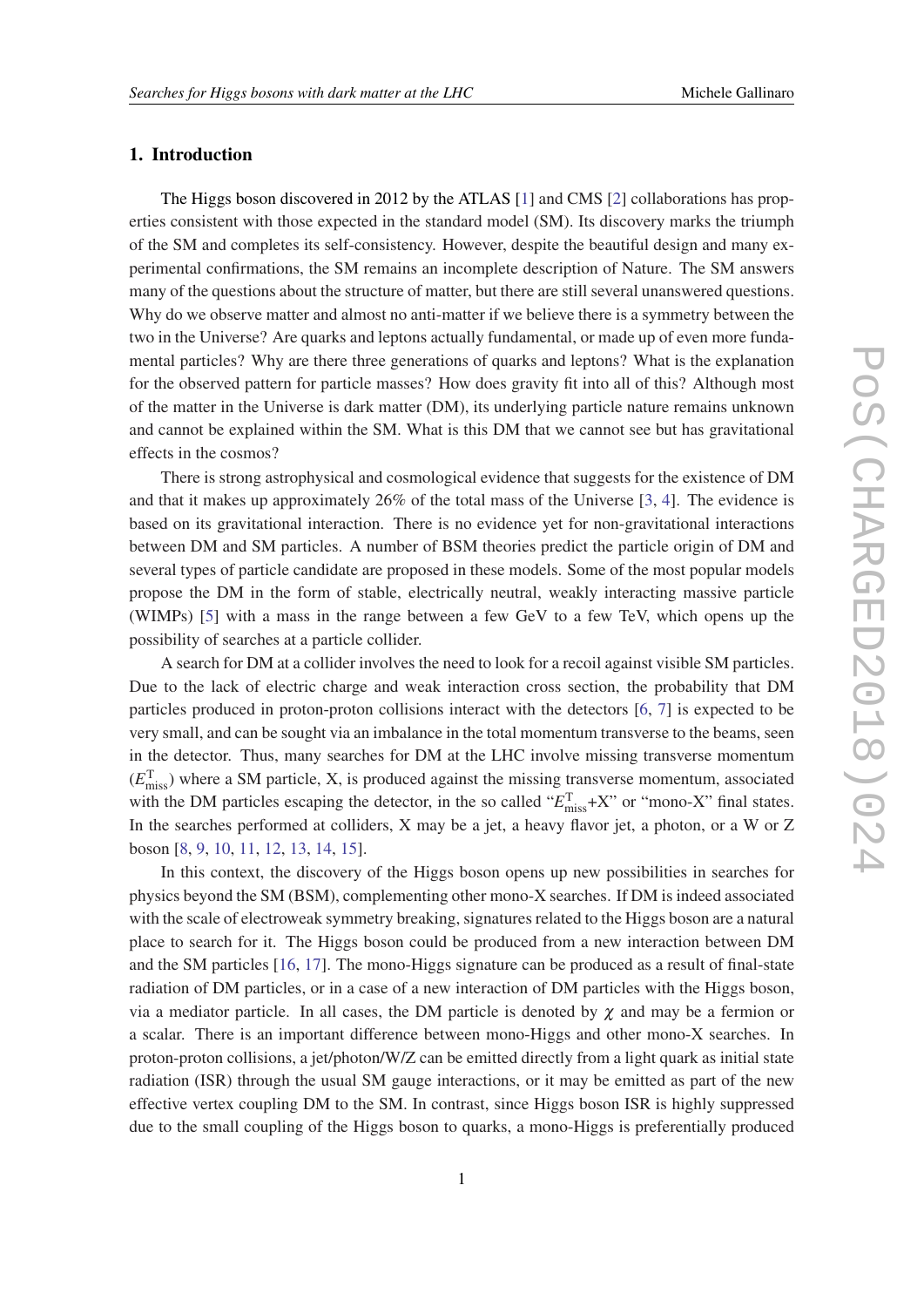through a direct coupling with dark matter particles. This can happen either via a decay of the boson into invisible particles, or via associated production with DM particles. Therefore, invisible decays of the Higgs boson or its production in association with  $E_{\text{miss}}^{\text{T}}$  can be sensitive probes of the effective DM-SM coupling, and of the structure of the BSM physics responsible for producing DM.

Both the ATLAS and CMS collaborations have searched for such topologies. Events in the mono-X signatures are selected by requiring large  $E_{\text{miss}}^{\text{T}}$  together with a SM particle for triggering purposes. The dominant backgrounds come from W/Z+jets and from irreducible di-boson and multijet processes. In order to discriminate the signal against the backgrounds one has to understand the transverse momentum  $(p_T)$  spectrum of the SM particles in order to correctly model the  $E_{\text{miss}}^{\text{T}}$  distribution. By constraining the backgrounds in dedicated control regions (CRs) and then performing a simultaneous fit of CRs and signal region (SR), it is possible to extract the results. In the mono-Higgs searches, different SM Higgs boson decay modes in events with missing transverse momentum are considered. Mono-Higgs studies generally follow two general paths, either the effective field theory (EFT) approach that does not specify the underlying physics and is suppressed by powers of  $1/\Lambda$  where  $\Lambda$  is the effective mass scale, or simplified models where explicit models are considered. The EFT approach involves direct couplings between DM particles and the Higgs boson, it is more model-independent but is not reliable when parton energies are comparable to the energy scale Λ, whereas simplified models are more model-dependent. The approaches are therefore complementary and both are explored.

## 2. Invisible Higgs decays

Invisible Higgs boson decays provide a way for exploring possible DM-to-Higgs boson couplings, provided that such decays are kinematically allowed. Null results from searches at the LHC for an invisibly decaying Higgs boson produced in association with a Z boson, combined with current Higgs boson data, already provide a model-independent constraint on the Higgs invisible branching ratio of  $B_{inv} < 24\%$  at 95% C.L. [\[18\]](#page-7-0).

In the SM, the Higgs boson decays invisibly only through the  $h \to ZZ \to 4\nu$  process, with a small branching ratio of approximately  $B \approx 0.1\%$ . This rate may be significantly enhanced in the context of several BSM physics scenarios, including those in which the Higgs boson acts as a portal to DM. The search for invisible decays of a Higgs boson, using proton-proton collision data was performed in several final states. The search targets events in which a Higgs boson is produced in association with jets from vector boson fusion (VBF) [\[19](#page-7-0), [20\]](#page-7-0). This characteristic signature allows for the suppression of SM backgrounds. The analysis exploits the kinematic features of the VBF topology by fitting the dijet invariant mass distribution. The dominant background (approximately 95%) comes from V+jet processes. Although it has a small cross section, the VBF channel is the most sensitive mode for invisible decays of a Higgs boson at hadron colliders.

Searches for invisible decays of the Higgs boson also target the associated production (Vh, where V denotes a W or Z boson) [[21,](#page-7-0) [22,](#page-7-0) [23](#page-7-0)] The Vh channels include both a search for Zh production, in which the Z boson decays leptonically, and one where a boosted W or Z boson decays hadronically and its decay products are captured by a single reconstructed large-radius jet. Additional sensitivity is achieved by including a search for  $gg \rightarrow gh$  production (hereafter referred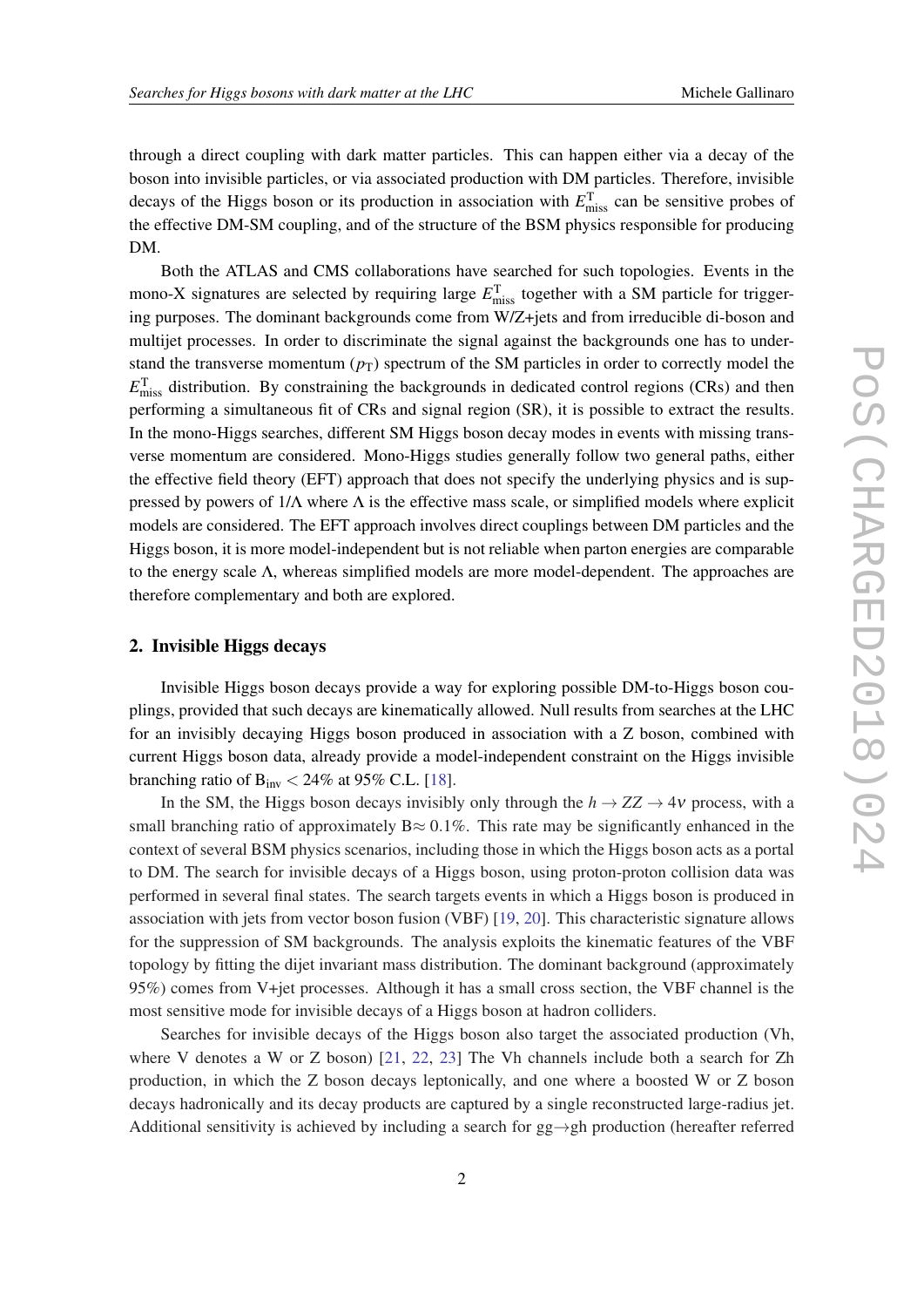to as ggH), where a high- $p<sub>T</sub>$  Higgs boson candidate is produced in association with initial-state jet radiation. The searches where the hadronic final states are present, e.g. ggh and V(hadronic)h, use the leading jet to trigger the event and have large cross section ( $\approx$  50 pb). However, they are less sensitive due to the large backgrounds from  $Z(\to VV)$ +jets and  $W(\to \ell V)$ +jets (where the  $\ell$ is not identified) but are nonetheless used to enhance the overall sensitivity. The results of the combination are further interpreted in the context of Higgs portal models of DM interactions.

## 3. Higgs boson and dark matter

Invisible Higgs boson decays are not sensitive to DM with a mass above  $m_h/2 \approx 60$  GeV. Therefore, it is worthwhile to also investigate signatures with visible decays of the Higgs boson in association with invisible particles. The signal events are characterized by the  $E_{\text{miss}}^T$ +Higgs signature, where the Higgs boson decay products recoil against the *E* T miss and are used to trigger the event. The search is performed in five Higgs boson decay channels: a  $b\bar{b}$  quark-antiquark pair, a pair of  $\tau$  leptons, or a pair of photons, or W or Z bosons. No significant excess over the expected SM background is observed in any of these five decay modes.

# $\mathbf{h} \rightarrow \mathbf{b}\bar{\mathbf{b}}$ :

As the  $h \to b\bar{b}$  decay mode has the largest branching ratio of all decay modes allowed in the SM, it provides the largest signal yield. However, it suffers from a very large background due to a large production of dijets as well as to a poor  $E_{\text{miss}}^T$  resolution. Backgrounds to the  $E_{\text{miss}}^T + b\bar{b}$  final state include: *Zh* production with  $Z \to v\bar{v}$ , an irreducible background, *Wh* production with  $W \to \ell v$ where the lepton from the W decay is not identified,  $Zb\bar{b}$  and  $Wb\bar{b}$ . A search for DM produced in association with a Higgs boson decaying to b-quarks [\[24](#page-7-0), [25,](#page-7-0) [26\]](#page-7-0) is performed using events with large  $E_{\text{miss}}^{\text{T}}$  and either two b-tagged small-radius jets or a single large radius jet containing two b-tagged sub-jets. Jet identification is exploited by analyzing the jet substructure in order to optimize the search sensitivity over a broad mass range. The two b-jets from the Higgs boson decays can either be resolved or merged and divided according to exclusive energy regions. A fit to the invariant mass of the Higgs boson candidate *m*h, based on a binned likelihood approach, is used to search for a signal, where  $m_h$  is represented by the dijet invariant mass of the two leading small-R jets in the resolved SR, and the leading large-R jet mass in the merged SR. The search is performed by looking for a bump in the invariant mass distribution in different  $E_{\text{miss}}^{\text{T}}$  regions.

#### Heavy resonances:

Several SM extensions invoke massive gauge bosons ( $W'$  and  $Z'$ ) with weak couplings to the SM particles. Among these are the minimal  $W'$  and  $Z'$  models, strongly coupled composite Higgs models, and little Higgs models. A large number of these models are described by the heavy vector triplet (HVT) framework which extends the SM by introducing a triplet of heavy vector bosons, one neutral  $(Z')$  and two electrically charged  $(W'^{\pm})$ , which are degenerate in mass and are collectively referred to as V'. A search for heavy resonances, decaying into the SM vector bosons and the SM Higgs boson,  $V' \rightarrow V h$ , is performed [\[27](#page-7-0)]. The Higgs boson is assumed to decay to a  $b\bar{b}$  pair, and the vector boson V to decay to final states containing 0, 1, or 2 charged leptons, depending on its decay mode  $(Z \to v v, W \to \ell v, Z \to \ell \ell)$ , together with  $E_{\text{miss}}^T$  due to the undetected neutrino(s).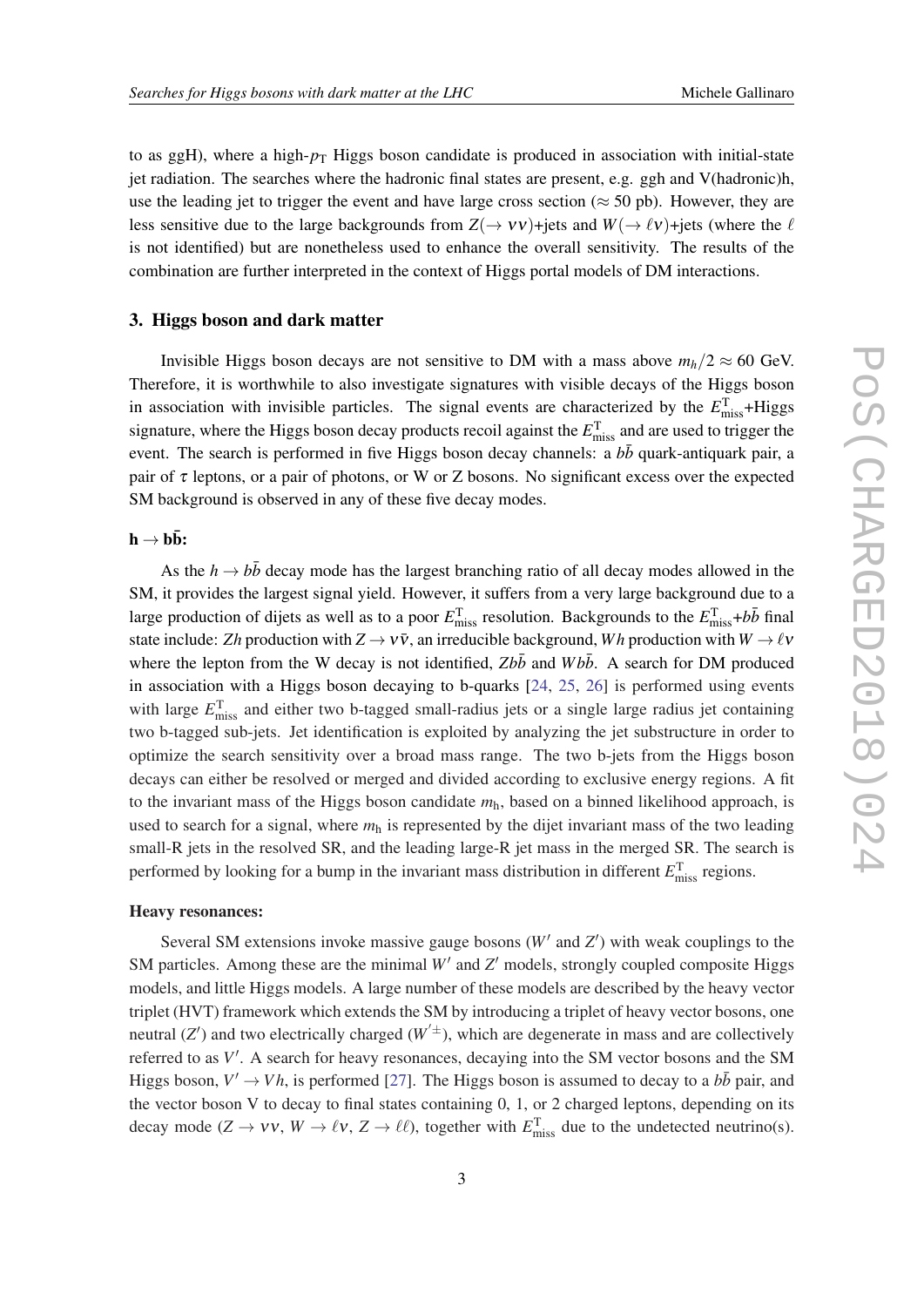In the  $Z'$ -2HDM model, the  $Z \rightarrow VV$  decay is replaced by the pseudo-scalar *A* decaying into DM particles,  $A \rightarrow \chi \chi$ . The signal would appear as a localized excess in the VH mass spectra above a smoothly falling distribution of the SM V+jets and  $t\bar{t}$  backgrounds. Events are divided into categories depending on the number and flavor of the reconstructed charged leptons. In order to discriminate against the copious vector boson production, the identification criteria for the boosted  $h \rightarrow b\bar{b}$  candidate is performed using the "soft-drop" jet mass algorithm [[27\]](#page-7-0), that looks at the jet substructure to remove wide-angle soft radiation from a jet. The invariant mass  $m_{\text{Vh}}$  or invariant transverse mass  $m_{\text{Vh}}^{\text{T}}$  spectra are fit with a combined likelihood function and interpreted in the context of different models to extract the limits on the  $V'$  production cross section.

## $\mathbf{h} \rightarrow \gamma \gamma$ , ττ:

Searches for DM particles are also performed by looking for events with large transverse momentum imbalance and a recoiling Higgs boson decaying to either a pair of photons or a pair of  $\tau$  leptons [\[28](#page-7-0), [29\]](#page-7-0). Although the SM Higgs boson branching ratios to  $\gamma\gamma$  and  $\tau\tau$  are smaller than the branching fraction to *bb*, these two decay channels have unique advantages compared with the  $h \to b\bar{b}$  channel. The  $h \to \gamma\gamma$  channel benefits from higher precision in reconstructed invariant mass, and the  $h \to \tau \tau$  channel benefits from smaller SM background. Additionally, the di-photon and di-tau final states are less dependent on *E* T miss trigger thresholds, and the searches in these channels are complementary to those in the  $h \to b\bar{b}$  channel as they can probe DM scenarios with lower  $E_{\text{miss}}^{\text{T}}$ . The branching fraction of the SM Higgs boson decaying into a pair of photons is small,  $B \approx 0.2\%$ , but the final state has well measured objects, which leads to well measured  $E_{\text{miss}}^{\text{T}}$  and the diphoton invariant mass system measured with a good energy resolution. Significant backgrounds to the  $\gamma\gamma + E_{\text{miss}}^T$  final state include: *Zh* production with  $Z \to v\bar{v}$  is an irreducible background, or *Wh* production with  $W \to \ell \nu$  where the lepton is not identified,  $Z\gamma\gamma$  with  $Z \to \nu\bar{\nu}$ . The search in the  $h \to \gamma \gamma$  channel uses a fit in the diphoton invariant mass spectrum to extract the signal yield. In the  $h \to \tau \tau$  channel, both leptonic and hadronic decays of the  $\tau$  lepton are analyzed. After requiring an amount of  $E_{\text{miss}}^{\text{T}}$  in order to sufficiently suppress the QCD multijet background, the signal is extracted by performing a simultaneous fit to the transverse mass of the  $E_{\text{miss}}^{\text{T}}$  and the two  $\tau$  lepton candidates in the signal and control regions.

#### $h \rightarrow WW$ :

The search in the  $h \to WW$  decay channel is performed in the opposite-sign  $e\mu$  final state that is less affected by the backgrounds. Due to the presence of the neutrinos preventing from reconstructing the Higgs mass peak, multi-variate analysis (MVA) techniques are used to build a discriminant. The dominant background processes are from  $t\bar{t}$  and non-resonant *WW* production. W+jet production also contributes to the background when a jet is misidentified as a lepton. Events are selected using single- and double-lepton triggers. Kinematical and topological selection cuts are applied to further enhance the signal significance. The invariant mass of the leptons from the signal events peaks at low values due to the presence of the two neutrinos, and the leptons are boosted along the same direction as the Higgs boson recoils against the DM particles. A MVA approach that makes use of different kinematical variables is exploited to improve the separation between the signal and the main backgrounds, and maximize the sensitivity of the search. A shape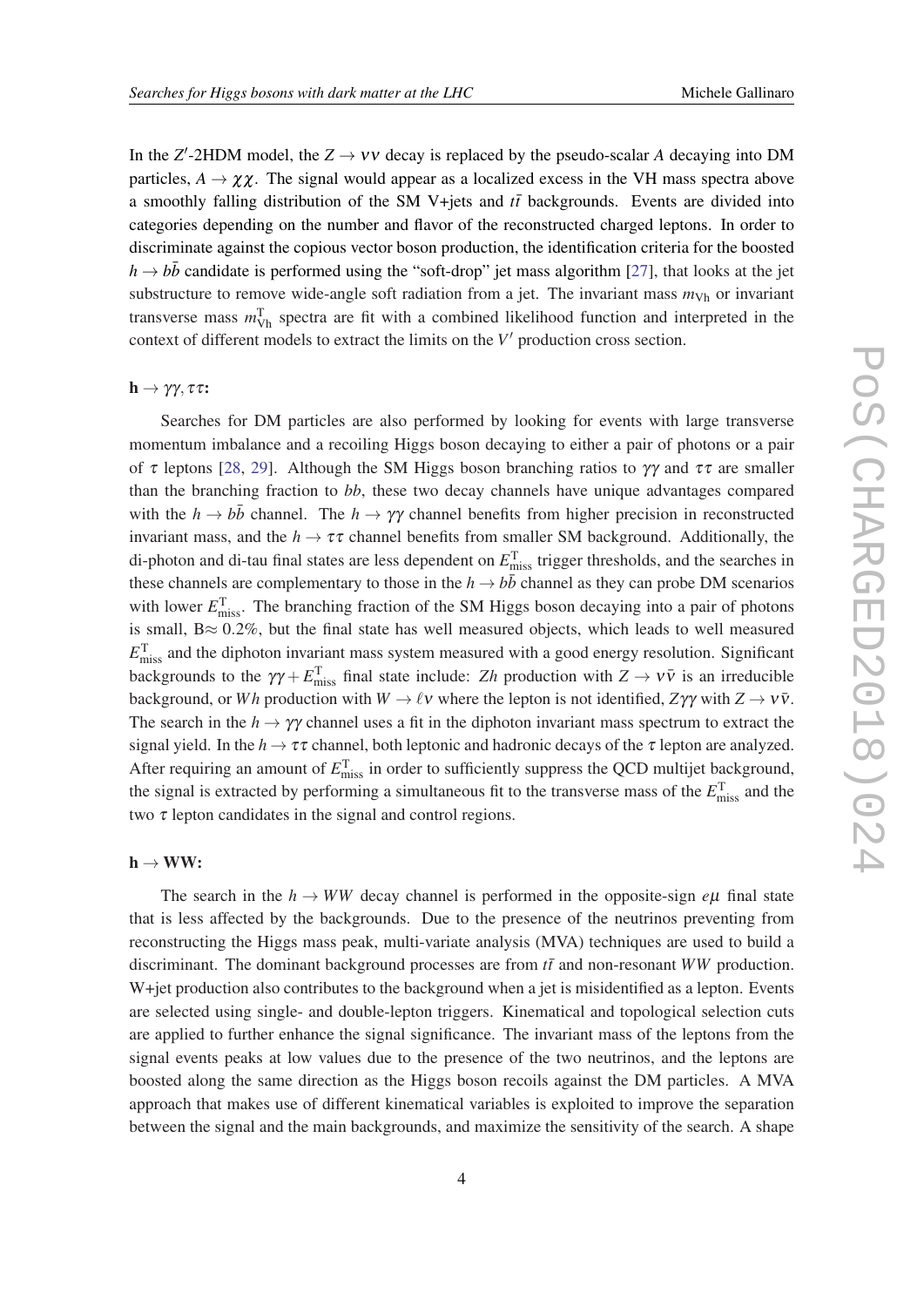analysis with a likelihood fit of the resulting MVA discriminant is used to extract the cross section limits in the models considered.

#### $h \rightarrow ZZ \rightarrow 4\ell$ :

The four-lepton decay mode, via  $h \to ZZ \to 4\ell$  ( $\ell = e, \mu$ ), has the smallest branching ratio of the main decay modes considered, but also offers the smallest backgrounds. The main advantage of this over other *h* decay modes is easily reducible backgrounds and a clean final state in which one can reconstruct the Higgs boson candidate. The signal event topology is defined by the presence of four charged leptons (4*e*, 4 $\mu$ , or 2*e*2 $\mu$ ) and  $E_{\text{miss}}^T$  produced by the undetected DM particles. Backgrounds to the  $4\ell + E_{\text{miss}}^T$  final state include: *Zh* production with  $Z \rightarrow V\bar{V}$ , an irreducible background, *Zh* production with  $Z \to \ell \ell$  and  $h \to \ell \ell \nu v$ , *Wh* production with  $W \to \ell \nu$  where the lepton from the *W* decay is not identified,  $h\to ZZ\to 4\ell$  or the continuum  $(Z^{(*)}/\gamma^*)(Z^{(*)}/\gamma^*)\to 4\ell$ production, with significant  $E_{\text{miss}}^{\text{T}}$  values due to mis-measurement of leptons or soft radiation. After applying the full event selection, the  $E_{\text{miss}}^{\text{T}}$  distribution is used to compare data and the sum of the SM backgrounds. No excess over the expected number of background events is observed in data and exclusion limits on the cross section times the branching fraction,  $B(h \to ZZ \to 4\ell)$ , are set.

## 4. Long-lived particles

Several possible extensions of the SM predict the existence of a dark sector that is weakly coupled to the visible one. Depending on the structure of the dark sector and its coupling to the SM, some unstable dark states may be produced at colliders and decay back to SM particles with sizeable branching fractions. One case is when a dark photon  $(\gamma_d)$  with mass in the MeV-to-GeV range mixes kinetically with the SM photon. Among the numerous models predicting  $\gamma_d$ , one class particularly interesting for the LHC features the hidden sector communicating with the SM through the Higgs portal. If the dark photon is the lightest state in the dark sector, it will decay to SM particles, mainly to leptons and possibly light mesons. Due to its weak interactions with the SM, it can have a non-negligible lifetime. At the LHC, these dark photons would typically be produced with a large boost due to their small mass, resulting in collimated jet-like structures containing pairs of leptons and/or light hadrons (Lepton-Jets, or LJs). In the benchmark models considered, the dark photons are produced from the decays of heavy particles and two Lepton-Jets are expected to be produced back-to-back in the azimuthal plane. In the absence of a signal, the results of the search for LJ production are used to set upper limits on the product of cross section and Higgs decay branching fraction to LJs, as a function of the  $\gamma_d$  mean lifetime. Assuming the SM gluon-fusion production cross section for a SM Higgs boson, its branching fraction to dark photons is found to be below 10% [\[30](#page-7-0)].

## 5. Summary

Evidence for dark matter (DM) comes from astrophysical and cosmological observations and it is based on a gravitational interaction. However, nor gravitation nor DM are part of the SM. The discovery of the Higgs boson at the LHC completes the standard model (SM). However, even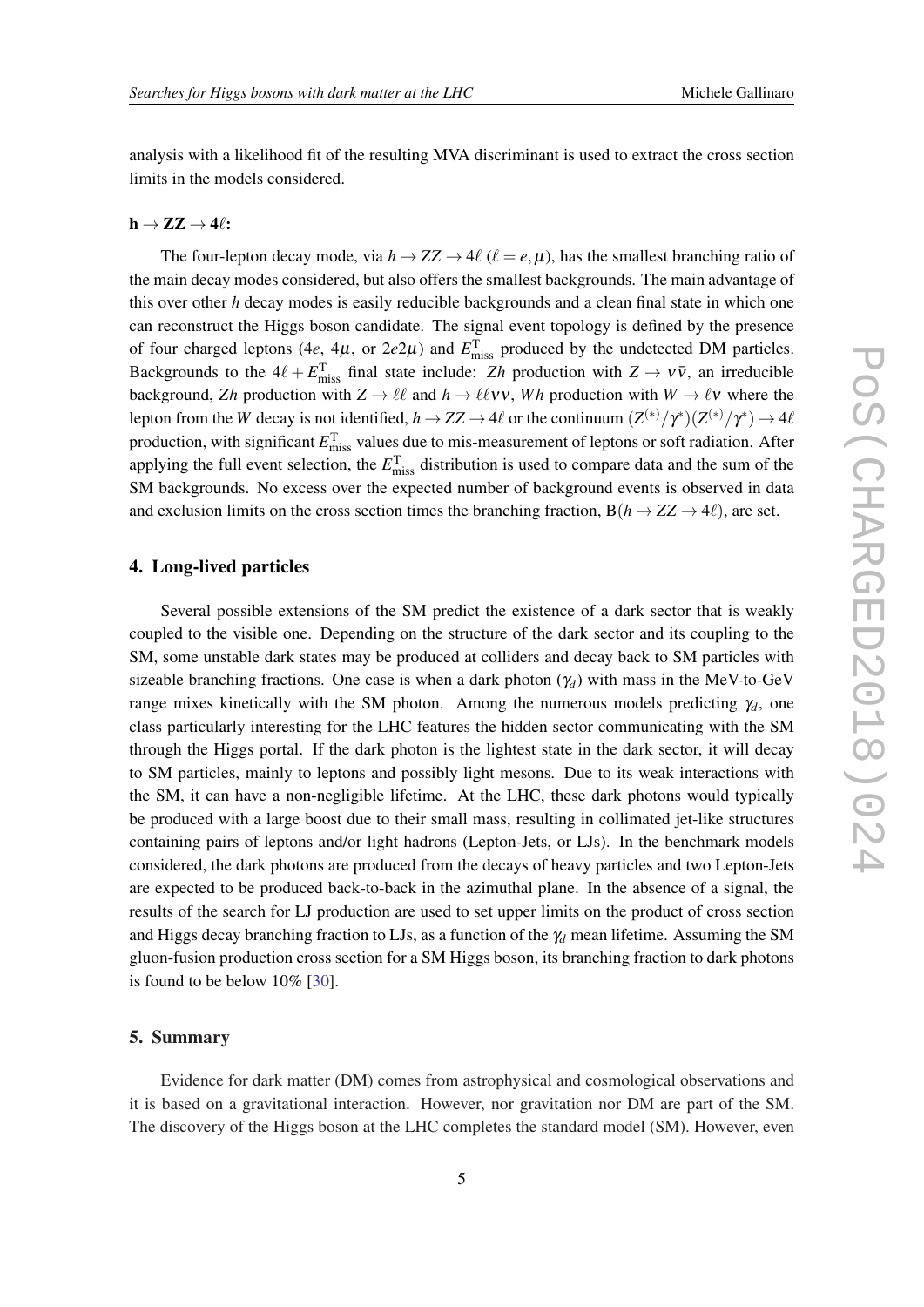<span id="page-6-0"></span>with the inclusion of the Higgs boson, the SM is an incomplete description of Nature. Its discovery opened new possibilities in searching for physics beyond the SM. Searches for DM produced in association with Higgs bosons are discussed. Different decay modes of the Higgs boson are scrutinized in the searches. Events are characterized by a signature with missing transverse energy recoiling against SM particles from Higgs boson decay products or associated production. Constraints on selected mediator-based dark matter models in a variety of final states are interpreted in terms of a set of spin-1 and spin-0 single-mediator dark matter models [[31\]](#page-7-0). No significant excess in the data over the expected SM backgrounds is observed, and upper limits on the production cross section as a function of the DM particle mass and branching fractions are set. Limits are complementary to those from direct DM search experiments.

## Acknowledgments

To my friends and colleagues at the LHC who contributed to producing an incredible wealth of results in the past few years, to those who were crucial in making the CMS detector an incredible tool for precision measurements, and a far-sighted microscope for discovering the infinitesimally small. To the teams that built and commissioned the LHC, and to those who control the accelerator complex at CERN, and eventually drive the proton beams into collision, because without such an outstanding performance those results would have not been possible. A special thanks to the organizers of the "Charged 2018" workshop in Uppsala where -as usual- I found a welcoming atmosphere in a warm environment that allowed stimulating discussions and exchange of ideas.

# References

- [1] G. Aad *et al.* [ATLAS Collaboration], Phys. Lett. B **716**, 1 (2012).
- [2] S. Chatrchyan *et al.* [CMS Collaboration], Phys. Lett. B **716**, 30 (2012).
- [3] G. Bertone, D. Hooper and J. Silk, Phys. Rept. 405, 279 (2005).
- [4] P. A. R. Ade *et al.* [Planck Collaboration], Astron. Astrophys. **594**, A13 (2016).
- [5] G. Steigman and M. S. Turner, Nucl. Phys. B 253, 375 (1985).
- [6] G. Aad *et al.* [ATLAS Collaboration], JINST 3, S08003 (2008).
- [7] S. Chatrchyan *et al.* [CMS Collaboration], JINST 3, S08004 (2008).
- [8] G. Aad *et al.* [ATLAS Collaboration], Eur. Phys. J. C 75, no. 7, 299 (2015); Erratum: [Eur. Phys. J. C 75, no. 9, 408 (2015)].
- [9] V. Khachatryan *et al.* [CMS Collaboration], Eur. Phys. J. C 75, no. 5, 235 (2015).
- [10] V. Khachatryan *et al.* [CMS Collaboration], Phys. Rev. Lett. 114, no. 10, 101801 (2015).
- [11] G. Aad *et al.* [ATLAS Collaboration], Eur. Phys. J. C 75, no. 2, 92 (2015).
- [12] G. Aad *et al.* [ATLAS Collaboration], Phys. Rev. D 91, no. 1, 012008 (2015); Erratum: [Phys. Rev. D 92, no. 5, 059903 (2015)].
- [13] S. Chatrchyan *et al.* [CMS Collaboration], Phys. Rev. Lett. **108**, 261803 (2012).
- [14] G. Aad *et al.* [ATLAS Collaboration], Phys. Rev. Lett. **112**, no. 4, 041802 (2014).